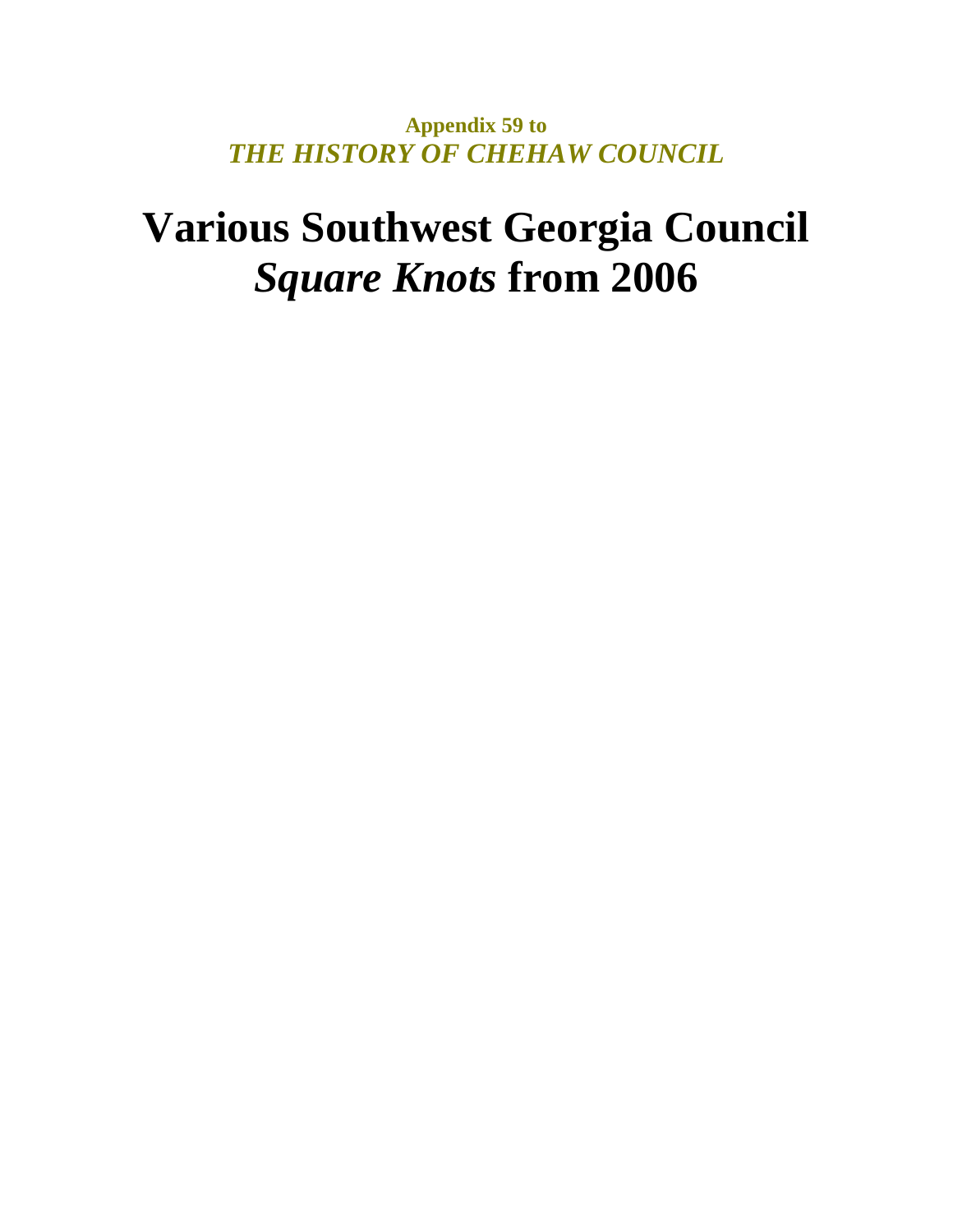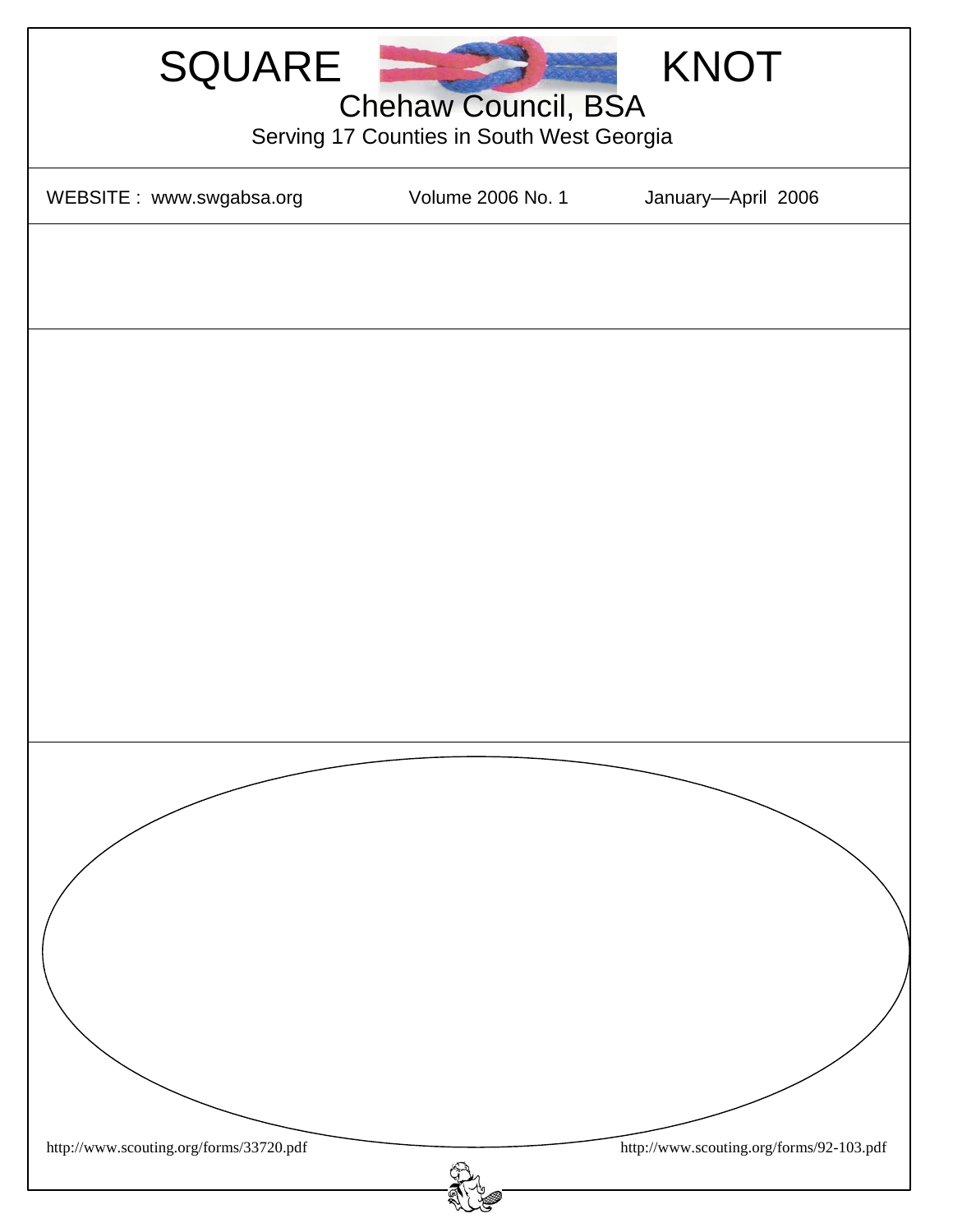#### 2006 COUNCIL OFFICERS

Dr. Carl Hancock - President Benny Hall - Council Commissioner Asst. Chaplain David Foil - Scout Executive Secretary of Board Bruce Shearer - Past-President Joe Abernathy - National Council Rep. Eley Frazier - V. P. of Manpower Jim Womack - V.P. of Finance Derrell McGee - V.P. of Membership Sam Thompson - V.P. of Camping Lem Griffin- V. P. of Events and Product Sales Pat Atwater - V.P. of Program Steve Lunsford - V.P. of Properties Joe Najjar - V.P. of Training Joel McDowell - Treasurer Greg Fullerton - Legal Council and V.P. of Endowment Robert Kelley - Chaplain V.P. of Marketing

#### **CAMPING NOTES**

- All units using Camp Osborn must obtain a Camp Osborn Use Permit from the council office. This permit PLUS a Tour Permit must be filed 1 week in advance.The council office has the permit and it is online.
- TOUR PERMITS are for the protection of YOU and YOUR BOYS. Must be filed with the council office 2 weeks prior to trip. They are required for ALL overnight trips and ALL daytrips outside of county residence. They are NOT required for local in-town day field trips. The tour permit must be completed on both front and back of the permit. If you are ever in doubt of whether you need a tour permit - fill it out!!!
- The tour permit is available online at the council website: **www.swgabsa.org**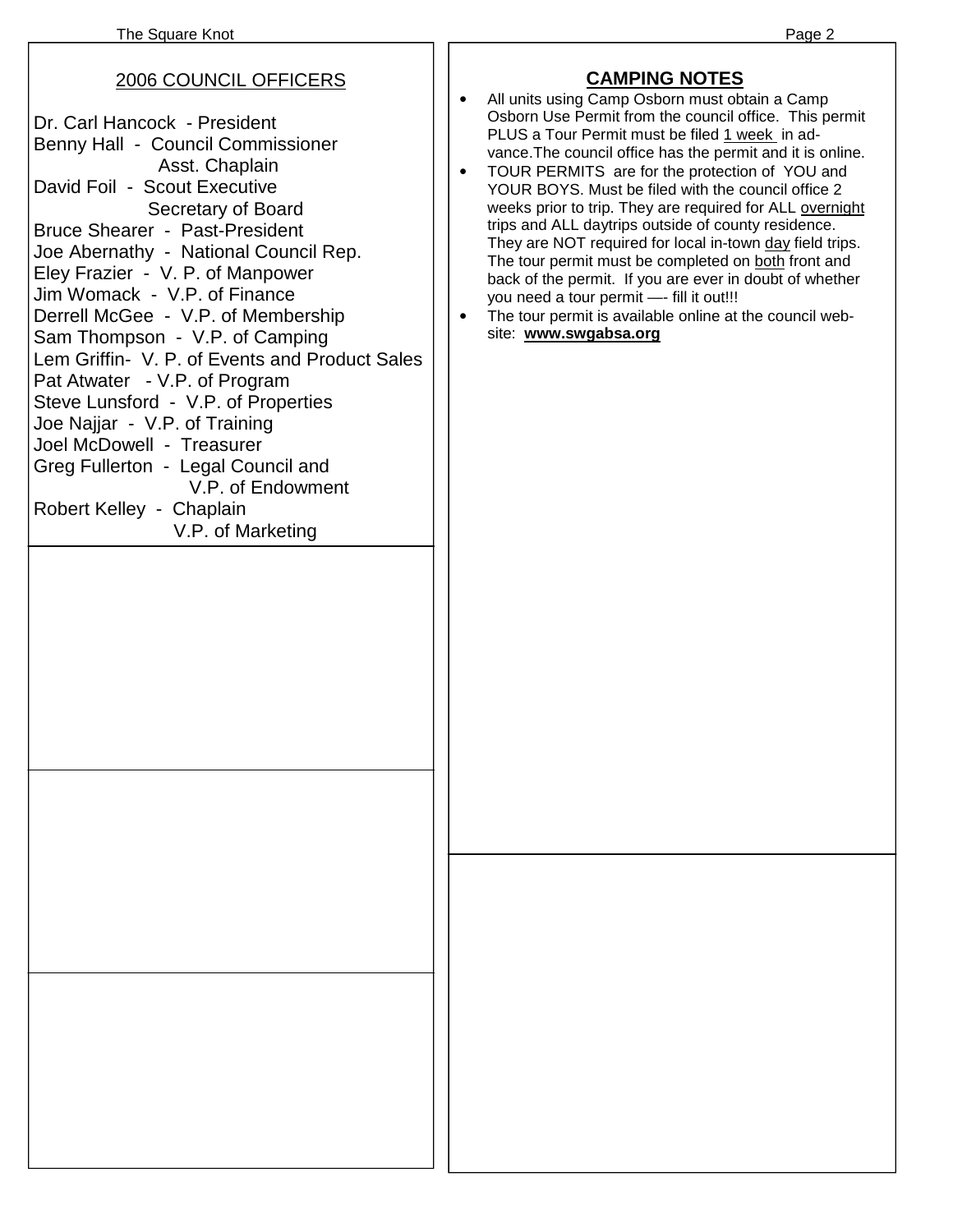| <u>Aguila</u><br><b>District</b>                                                                                                                                                                                                                                                                                                                                                            | <b>Thronateeska</b><br><b>District</b>                                                                                                                                                                                                                                                                                            |
|---------------------------------------------------------------------------------------------------------------------------------------------------------------------------------------------------------------------------------------------------------------------------------------------------------------------------------------------------------------------------------------------|-----------------------------------------------------------------------------------------------------------------------------------------------------------------------------------------------------------------------------------------------------------------------------------------------------------------------------------|
| Dist. Ch. Melvin Shelton<br>Dist. Comm. Vernice Canty<br>Program Ch. Jim Forsyth<br><b>Mbership Ch Art Shoemaker</b><br><b>Advance. Ch Keith Pry</b><br><b>Training Ch</b> Joe Najjar<br><b>Activities Co-Ch Teresa Unruh</b><br><b>Camping Co-Ch</b> Carlton Unruh<br><b>Rhett Thompson</b><br><b>Finance Ch</b><br><b>VACANT</b><br><b>Exp/Venturing Lisa Foil</b><br><b>RndTable Com</b> | <b>District Ch Mike Greene</b><br>Dist. Comm. Bo Slenker<br>Dist. VC Alan Webb<br>Dist. VC Skeeter Daniel<br>A D Comm. Joseph Jones<br><b>Advance. Ch</b> Ben Andrews<br><b>Activities Ch Michele Lingefelt</b><br><b>Finance Ch Wallace Mays</b><br>RndTable Com. Renea Fennell<br>Professional Andy Taylor<br>tayloab@gmail.com |
| <b>Professional</b><br>David Wilson<br>dawilson@bsamail.org                                                                                                                                                                                                                                                                                                                                 |                                                                                                                                                                                                                                                                                                                                   |
|                                                                                                                                                                                                                                                                                                                                                                                             |                                                                                                                                                                                                                                                                                                                                   |
|                                                                                                                                                                                                                                                                                                                                                                                             |                                                                                                                                                                                                                                                                                                                                   |
|                                                                                                                                                                                                                                                                                                                                                                                             |                                                                                                                                                                                                                                                                                                                                   |
|                                                                                                                                                                                                                                                                                                                                                                                             |                                                                                                                                                                                                                                                                                                                                   |
|                                                                                                                                                                                                                                                                                                                                                                                             |                                                                                                                                                                                                                                                                                                                                   |
|                                                                                                                                                                                                                                                                                                                                                                                             |                                                                                                                                                                                                                                                                                                                                   |
|                                                                                                                                                                                                                                                                                                                                                                                             |                                                                                                                                                                                                                                                                                                                                   |
|                                                                                                                                                                                                                                                                                                                                                                                             |                                                                                                                                                                                                                                                                                                                                   |
|                                                                                                                                                                                                                                                                                                                                                                                             |                                                                                                                                                                                                                                                                                                                                   |
|                                                                                                                                                                                                                                                                                                                                                                                             |                                                                                                                                                                                                                                                                                                                                   |
|                                                                                                                                                                                                                                                                                                                                                                                             |                                                                                                                                                                                                                                                                                                                                   |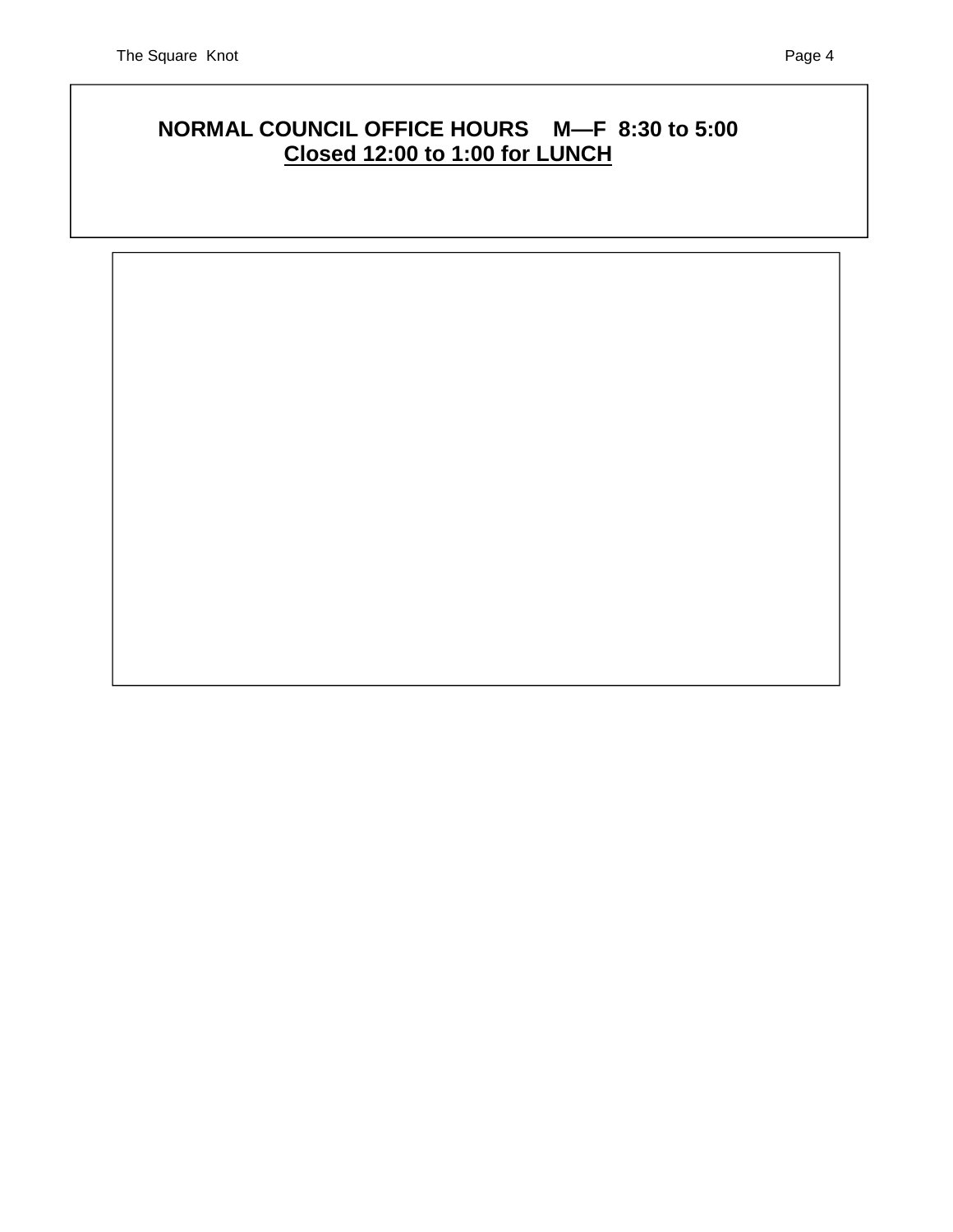

What does poison ivy look like? Can't we have something else besides hot dogs on our campouts? What does pack it in—pack it out mean? Can you sharpen a knife? What is lashing? What is mole skin and why do I need it? Do you know all of these answers? Your youth will ask and it is the council's desire that ALL the leaders can answer and demonstrate these and many more topics. Besides, it is great to learn all of this without the youth hanging over your shoulder. Come join us for some scouter fellowship as we make sure that ALL YOUTH HAVE A TRAINED LEADER!!!!!!

**DEADLINE: October 15 EVENT: October 29—31**

CAMP OSBORN Hope to see you there– don't miss it.



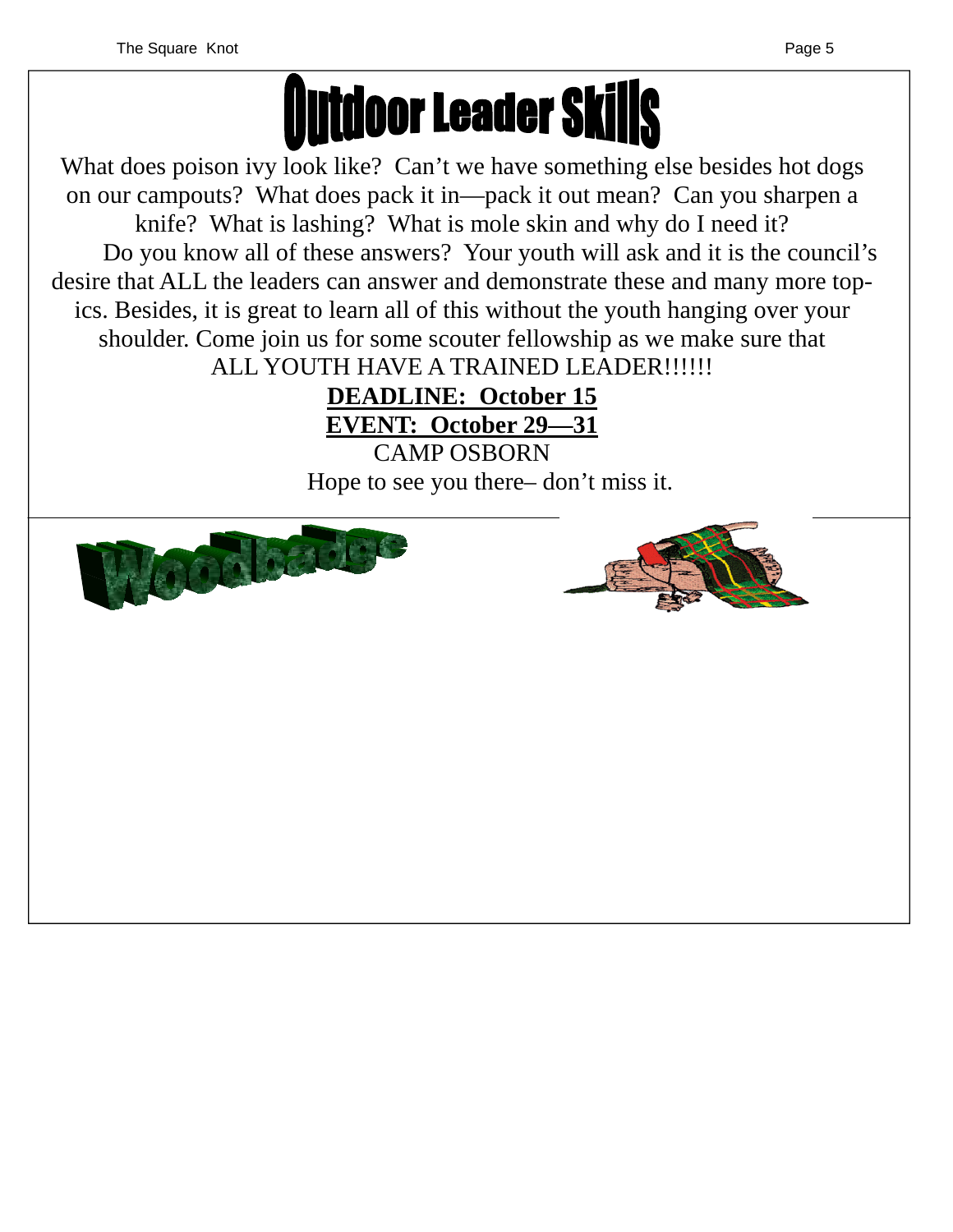



Chehaw Council, BSA

Serving 17 Counties in South West Georgia

WEBSITE : www.swgabsa.org Volume 2006 No. 2 July and August 2006

**Four Honored at National Court of Honor**  Monday , June 26, 2006

#### **Heroism Award Recipients**

Dale Wilson David Drawdy Stephen Scott Jon Wisham First United Methodist Church of Tifton



The Heroism Award is presented to scouts or scouters who have demonstrated heroism and skill in averting serious injury or saving or attempting to save the life of another at some minimum risk to himself. 100 Heroism awards were presented in 2005. The application must be made and factually verified by sworn statements of eyewitnesses and independent evidence. The award is then approved by the National Court of Honor of the Boy Scouts of America.

#### **Heroism Award Ceremony**

Jon Kevin "Jack" Wisham

Jack performed an act of unselfish bravery on December 29th, 2004 when he pulled his 3 year old brother, Joshua, from a pond when his toy jeep turned over and threw him into the pond. Joshua suffers from an immune deficiency that makes him highly susceptible to bacteria. Jack acted quickly to get him the attention he needed due to this deficiency.

#### Stephen Scott and David Drawdy

On a scouting trip March 12, 2004, these two adult scouters witnessed a traffic accident. One SUV with 2 women flipped and the women were trapped inside with gas flowing into the vehicle. The men helped direct traffic and when the women could not escape, they helped remove the rear window for access. One women was trapped and had to wait for a patrolman to cut her seat belt. The women were treated by the scouters until the EMT arrived. This act showed true bravery as the men worked with explosive fumes and speeding traffic to save the two women.

Dale Wilson

On July 31, 2004, Dale was on his way to work. Dale arrived on the scene of an accident. Another person was calling authorities as Dale reassured the driver and asked about other passengers. At this time smoke was coming from the vehicle and fire was seen on the steering column. The driver's door was stuck and Dale reached and pulled the victim through the driver's window by the his armpits. Dale performed treatment for shock as they waited for the EMT and police. The vehicle and several trees did catch fire. Dale showed many aspects of his scouting training in assisting at the accident.

**OFFICE CLOSED: JUNE 30 TO JULY 9. OPEN ON JULY 10TH.** 

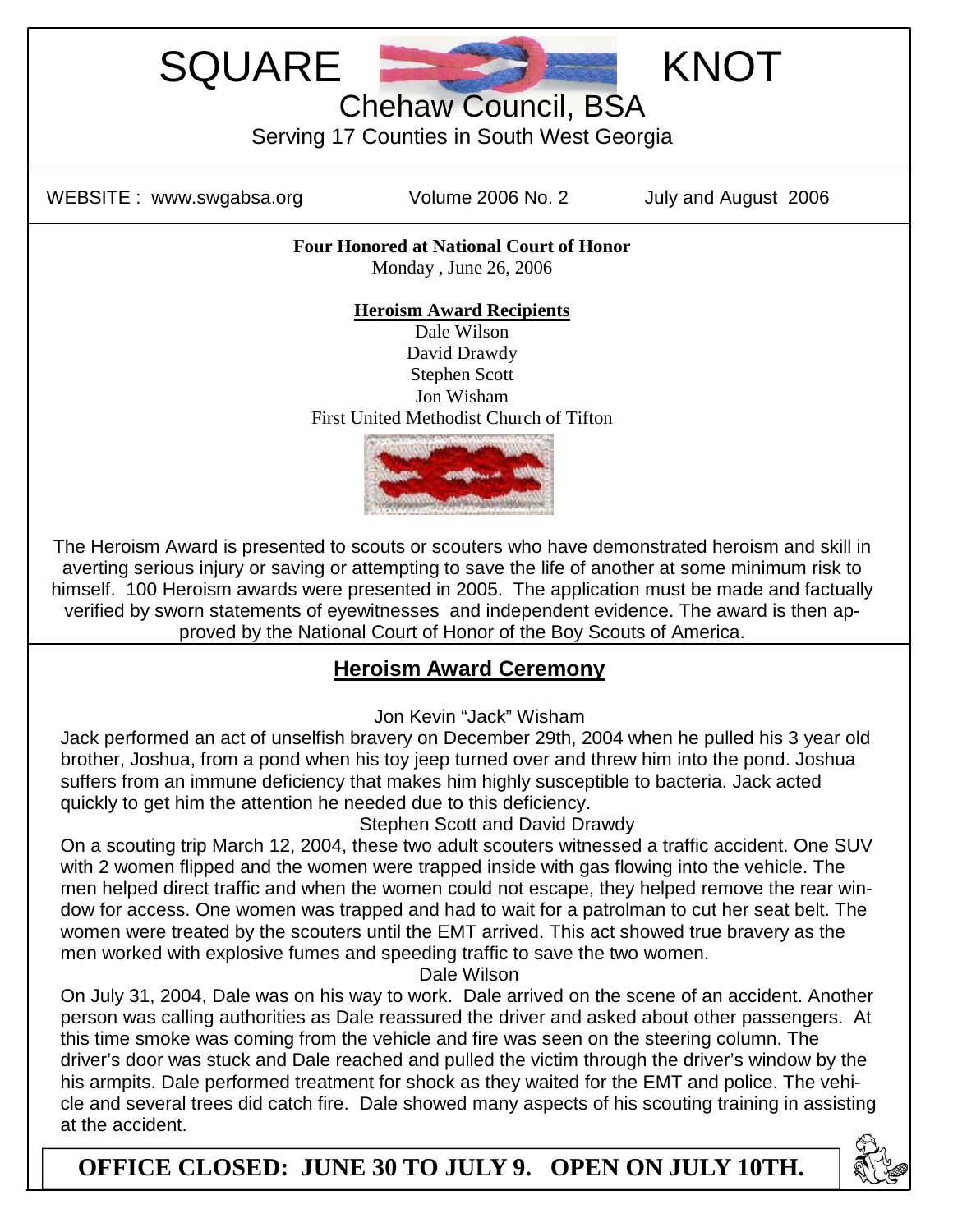#### 2006 COUNCIL OFFICERS

Dr. Carl Hancock - President Benny Hall - Council Commissioner Asst. Chaplain David Foil - Scout Executive Secretary of Board Bruce Shearer - Past-President Joe Abernathy - National Council Rep. Eley Frazier - V. P. of Manpower Jim Womack - V.P. of Finance Derrell McGee - V.P. of Membership Sam Thompson - V.P. of Camping Lem Griffin- V. P. of Events and Product Sales Pat Atwater - V.P. of Program Steve Lunsford - V.P. of Properties Joe Najjar - V.P. of Training Joel McDowell - Treasurer Greg Fullerton - Legal Council and V.P. of Endowment Robert Kelley - Chaplain V.P. of Marketing

### FRIENDS OF SCOUTING

 To date the council has raised \$180, 000. We need to raise \$20,000 more. Many people have not given and as United Way continues to diminish, we need your SUPPORT. In order to do those things that our long range committee wishes to do, we will require more support. GIVE TO THE CHEHAW COUNCIL FRIENDS OF SCOUTING AND FUR-THER THE **IDEALS** OF SCOUTING IN **OUR** COUNCIL'S COMMUNITIES.

# **COUNCIL WEBSITE www.swgabsa.org**

Please visit our website for day camp and boy scout camp pictures. The Camp Osborn camping rates (enclosed in this newsletter) will soon be available on line also.

# DISTRICT PROGRAM PLANNING CONFERENCES

 The Chehaw Council will kick off the new year with a Program Planning Conference in each district. We hope everyone attends to receive their council calendar and hear about the great things happening in the Chehaw Council for the following year.

 Ask yourself , "What can I do to help the council grow and become stronger?". Then talk to your DE about volunteering your time for this endeavor. The Council relies on scoutmasters, cubmasters, and den leaders to mentor to our boys. But what about the other jobs that need to be done? If you can not donate your time to a troop or den meeting then consider being a commissioner or helping out at the council office. What about helping with summer camps? We are always in need of volunteers!

See you at the conference on July 27th!!

# LONG RANGE-STRATEGIC PLAN

Earl Ford is the chairman of the long range-strategic plan. This committee will delve into the areas of membership, properties, finance, leadership, and marketing. This is a 5 year plan that will map the course the council wants to take for the next 5 years: 2007 to 2011. If you have ideas , now is the time to pass them on. The future depends on YOU. Membership: Melvin Shelton Properties: Huddy Hugins Finance: Pat Atwater Leadership: John Argo Marketing: George Chastain Feel free to contact these chairman with your input.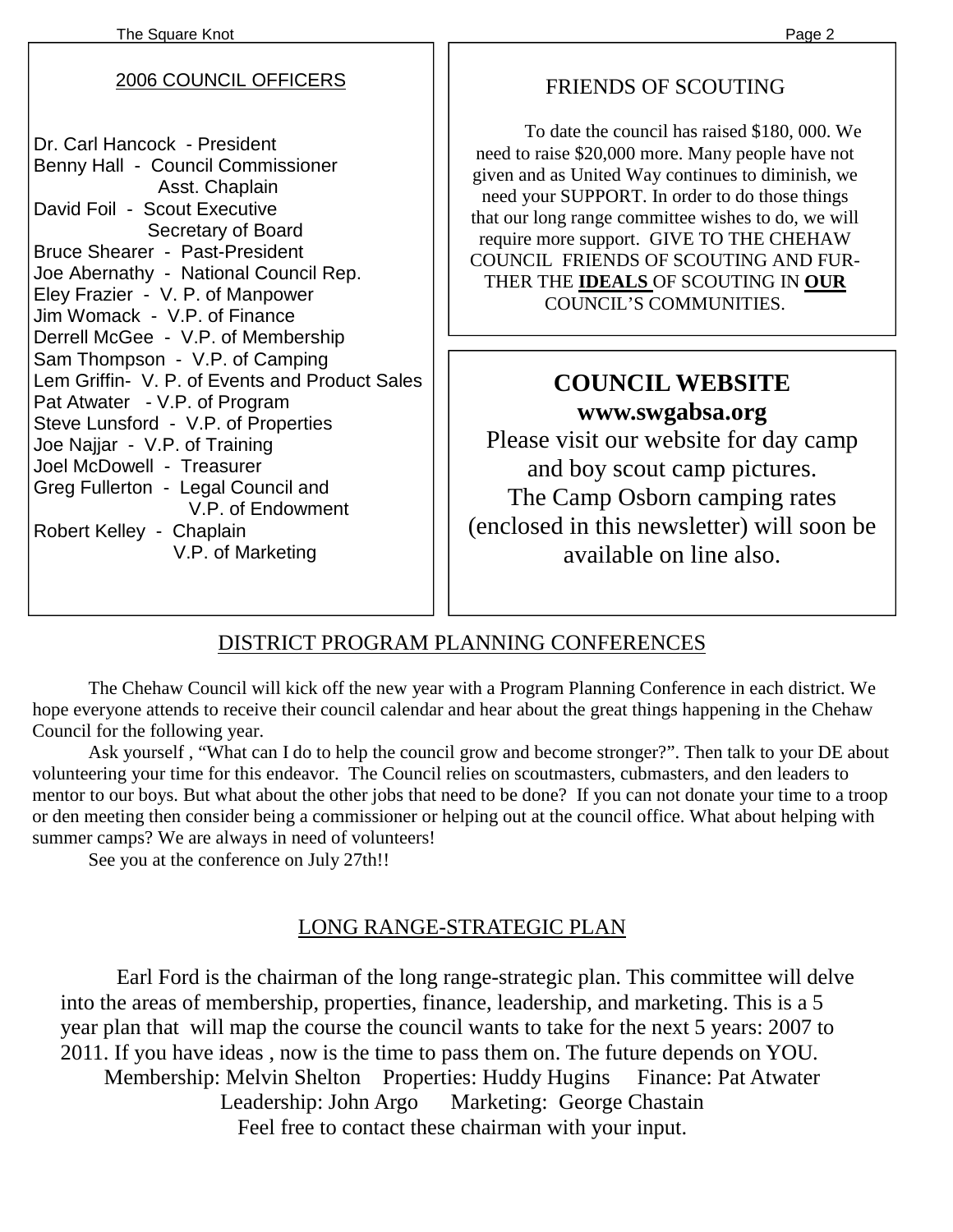| <b>Achewon</b><br><b>District</b>                                                                                                                                                                                                                                                                                                                      | <u>Aguila</u><br><b>District</b>                                                                                                                                                                                                                                                                                                                | <b>Thronateeska</b><br><b>District</b>                                                                                                                                                                                   |
|--------------------------------------------------------------------------------------------------------------------------------------------------------------------------------------------------------------------------------------------------------------------------------------------------------------------------------------------------------|-------------------------------------------------------------------------------------------------------------------------------------------------------------------------------------------------------------------------------------------------------------------------------------------------------------------------------------------------|--------------------------------------------------------------------------------------------------------------------------------------------------------------------------------------------------------------------------|
| <b>District Ch. Paul Sumner</b><br><b>District Comm</b> Tim McRae<br><b>Program Ch Steve Scott</b><br><b>Mbership Ch Tim McRae</b><br><b>Advance. Ch Pat Atwater</b><br>Earl Ford, Riddley Monk<br><b>Training Ch Paul Sumner</b><br>Joan Cleland<br><b>Camping Ch. Larry Gray</b><br><b>Finance Ch Pat Atwater</b><br><b>Exp/Venturing Jeff Scott</b> | Dist. Ch. Melvin Shelton<br>Dist. Comm. Vernice Canty<br>Ass. Dist. Comm Bennie Hall<br><b>Program Ch.</b> Jim Forsyth<br><b>Mbership Ch Art Shoemaker</b><br><b>Advance. Ch Dick Erickson</b><br><b>Training Ch</b> Joe Najjar<br><b>Activities Co-Ch Teresa Unruh</b><br>Ada Davis<br><b>Camping Co-Ch</b> Carlton Unruh<br>Finance Ch VACANT | <b>District Ch Mike Greene</b><br>Dist. Comm. Joseph Jones<br><b>Advance. Ch</b> Ben Andrews<br><b>Training Ch. Michele Lingefelt</b><br>Finance Ch Wallace Mays<br><b>Professional Andy Taylor</b><br>tayloab@gmail.com |
| Rndtable Com. Lynn Scott                                                                                                                                                                                                                                                                                                                               | <b>Exp/Venturing</b> Lisa Foil<br>RndTable Com Cheryl Buford                                                                                                                                                                                                                                                                                    | <u>July</u>                                                                                                                                                                                                              |
| July                                                                                                                                                                                                                                                                                                                                                   | <b>Professional</b><br>David Wilson<br>dawilson@bsamail.org                                                                                                                                                                                                                                                                                     | Program Planning<br>27th<br>Conference<br>6:30 pm meal<br>7:00 program<br>Leslie's Men's Club                                                                                                                            |
| 27th Program Planning<br>Conference<br>6:30 pm Meal                                                                                                                                                                                                                                                                                                    | <u>July</u>                                                                                                                                                                                                                                                                                                                                     | <u>August</u>                                                                                                                                                                                                            |
| 7:00 Program<br>BBQ by Tim McRae<br><u>August</u>                                                                                                                                                                                                                                                                                                      | 27th<br>Program Planning<br>Conference 6:30 pm meal<br>7:00 program St. Teresa's<br>Cafeteria                                                                                                                                                                                                                                                   | 17th RoundTable 7:00 pm                                                                                                                                                                                                  |
| 10th Commissioner/Round<br>Table Mtg. 7:00 pm                                                                                                                                                                                                                                                                                                          | <u>August</u>                                                                                                                                                                                                                                                                                                                                   | <b>September</b><br><b>District Committee Mtg</b><br>7th                                                                                                                                                                 |
| <b>September</b>                                                                                                                                                                                                                                                                                                                                       | 10th Commissioner/Round<br>Table Mtg. 7:00 pm                                                                                                                                                                                                                                                                                                   | 7:00 pm<br>14th Roundtable 7:00 pm<br>16th Cub Leader Specific Trng                                                                                                                                                      |
| <b>District Committee Mtg</b><br>6th<br>7:30 pm                                                                                                                                                                                                                                                                                                        | <b>September</b><br>12th Commissioner Mtg 6:00pm                                                                                                                                                                                                                                                                                                |                                                                                                                                                                                                                          |
| 7th Commissioner/Roundtable Mtg<br>7:00 pm<br>16th Cub Leader Specific                                                                                                                                                                                                                                                                                 | Roundtable 7:00 pm<br><b>Cub Leader Specific Trng</b><br>16th<br><b>District Committee Mtg</b><br>26th<br>6:30 pm                                                                                                                                                                                                                               |                                                                                                                                                                                                                          |
|                                                                                                                                                                                                                                                                                                                                                        |                                                                                                                                                                                                                                                                                                                                                 |                                                                                                                                                                                                                          |

Heroism Award Recipients Stephen D. Scott Dale Wilson "Jack" Wisham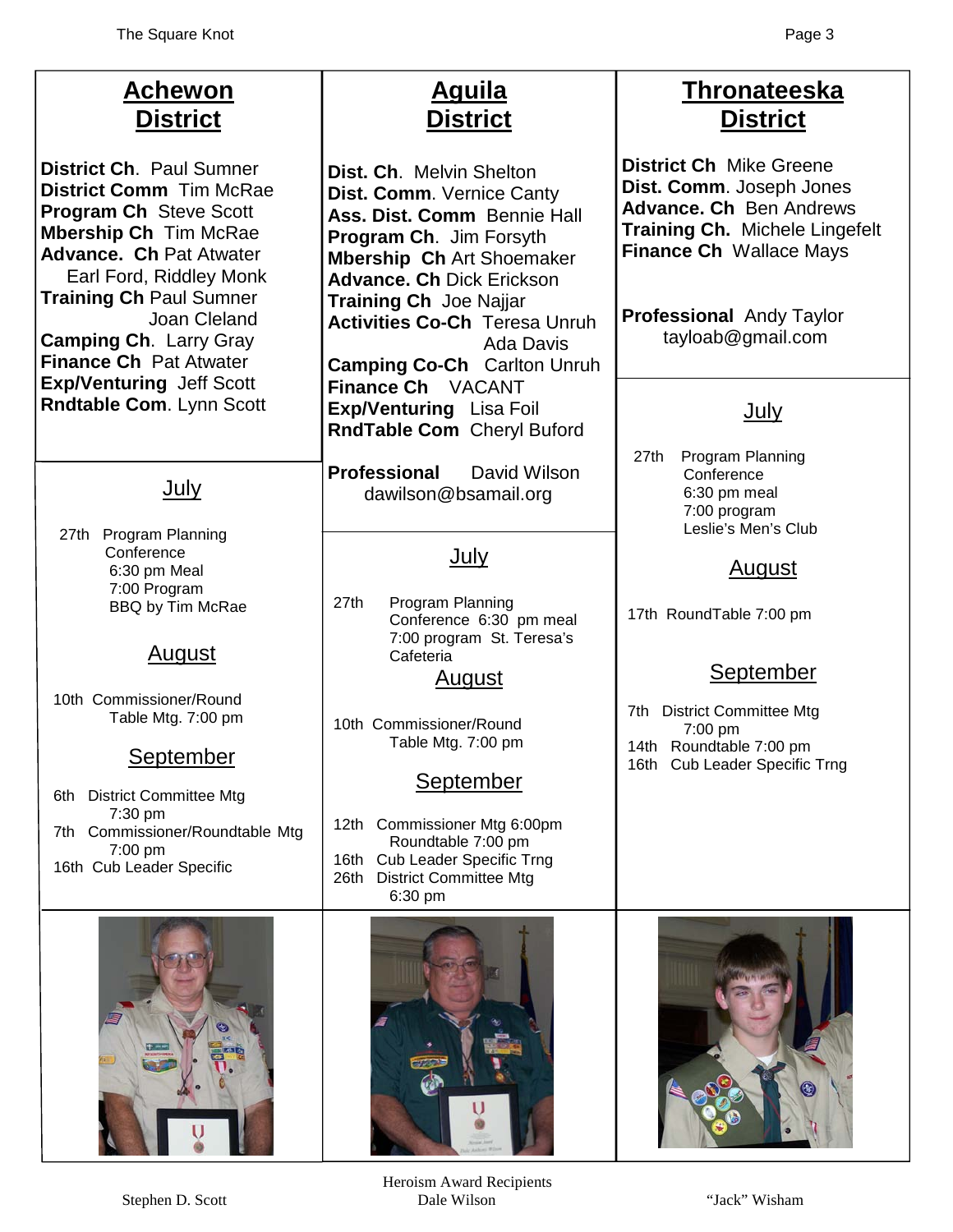## **NORMAL COUNCIL OFFICE HOURS M—F 8:30 to 5:00 Closed 12:00 to 1:00 for LUNCH**



 "This is the best camp I have been to at Osborn!" This remark has been resounding across Camp Osborn all summer long. Thanks to a dedicated staff, this year's summer camp has been AWESOME!!!!!! The first week of camp hosted 55 campers and the second week hosted 94 campers. Thanks to all the youth staff and adult staff for volunteering their summer to make the Chehaw Council shine. The staff enjoyed all the campers who came out and attended our merit badge classes. Lots was learned as they made their way along the Eagle trail. Thanks to T. J. Garten for spear heading the Trailblazer program. Boy, did we have a run on new campers!!!! Handicraft director, Miki Hutchinson, and First Aid instructor, Patrick Bonds, had a great turn out for their merit badges. This shows that our council is growing.

 A big thank you to all the scoutmasters who helped in the merit badge areas. Many thanks for helping with the tree identification for the ecology area ,the weaving and leatherworking in the handicraft area, the extra eyes at the waterfront, and the help in First Aid. We appreciate you.

 The scoutmasters were treated to a steak supper during the week courtesy of Scout Executive David Foil and the council. Thanks to Eric Ginter for the barbecuing and David Wilson for the procurement. The steaks were done to perfection and the camaraderie was enjoyed immensely.

 Sam Thompson, Camp Director, and Andy Taylor, Program Director, say that they had a great time interacting with the campers, staff , and scoutmasters. They are looking forward to a great year next year with all the Chehaw Council boy scouts and any out- of -council troops.